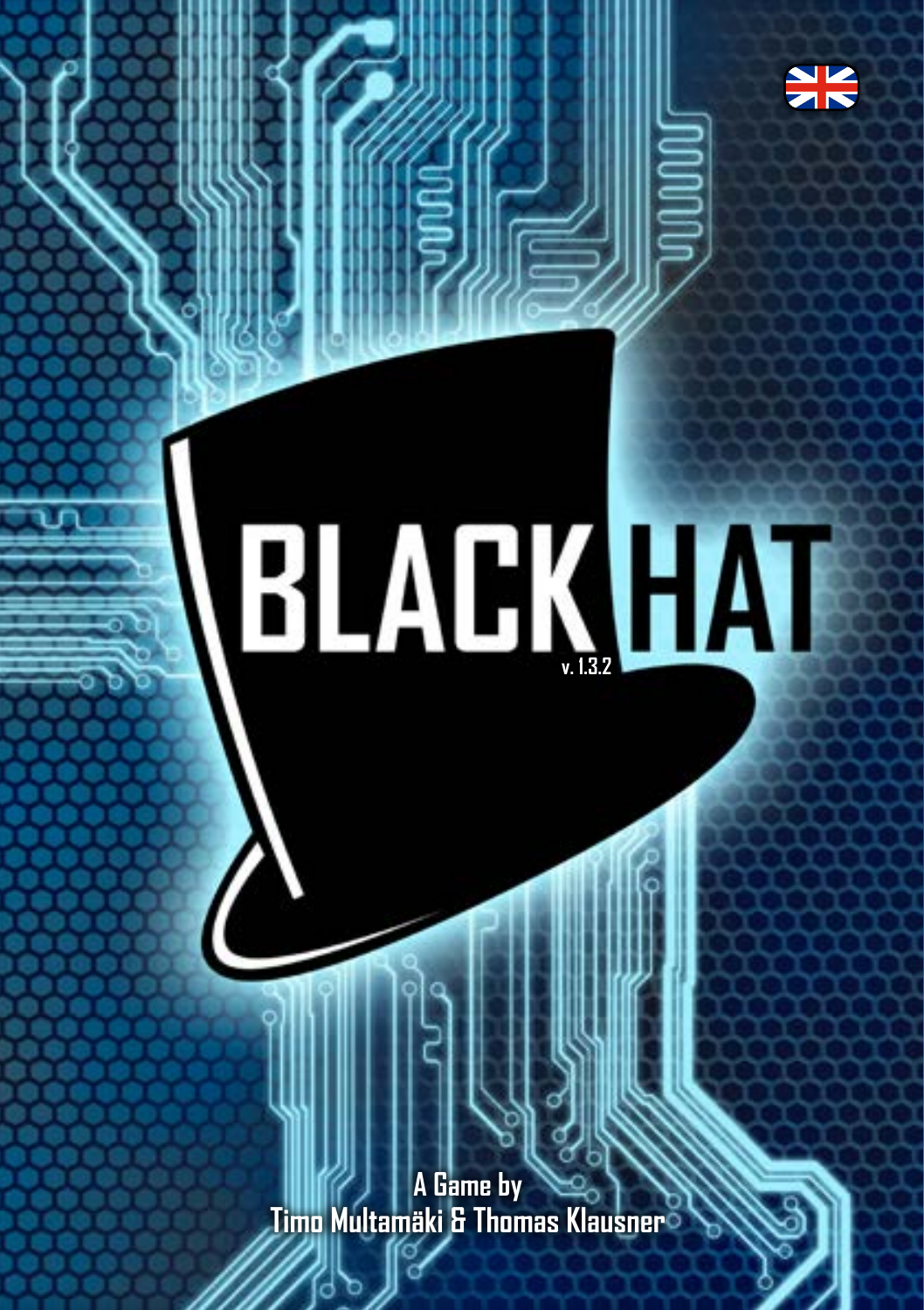# **BLACK HAT**

A novel trick-taking board game. Hack the system and steal the data before anyone knows you're there!

#### **Information wants to be free, but you charge by the hour...**

In the world of network security, a **Black Hat** is a hacker who defeats computer systems for personal gain. These rogue data jockeys pit themselves against the most secure systems in the world for the thrill of it (and maybe to make a little money on the side). However, the most skilled hackers know it's not about getting there first, it's about ghosting in and out of the system without leaving a trace.

2-6 Players

45 Minutes

Age 10+

**Black Hat** is a hacker-themed game, combining trick-taking with a game board. It works well as a family game and equally well for hardcore gamers. **Black Hat** is easy to learn, has a wide variety of working tactics and luck is less important than is common in trick-taking games.

In the **OPTIONAL RULES** you can find additional rules. The Game Designers recommend using all optional rules once all players are accustomed to the basic rules.

#### **GAME CONTENTS**

**90 cards:** 2 alternative Black Hat ( $\blacksquare$ ) cards. The Black Hat card is the same on both sides. 78 rank cards numbered from 1-13 (the number is the rank; there are six cards of each rank), 5 jokers ( $\blacktriangleleft$ ), 4reference cards, 1 Tracer card.

**2 boards:** 1 game board, 1 score board

**6 double-sided game board tiles.** These are used to vary the game board. Like the game board itself, they consist of different types of spaces which depict the systems to be hacked.

**4 markers: 2 double-sided +1/-1 markers** for the Exploit, **2 tracer player markers**

**19 pawns:** 3 pawns each in six colors (one for the score board, two for the game board), 1 Tracer pawn for the optional TRACER rules.





# **Setup**

Each player puts one pawn on 'Internet Cafe' and 'Public Server' on the left side of the game board and one on the number zero on the score board. Choose one of the Black Hat cards to use in this game (only the art differs). If it's your first game, start the first round.

If you are not playing the game for the first time, randomly draw up to five tiles and place them on top of the game board, on the marked locations. There is no need to fill all locations, as the game board comes fully playable. The tiles add variety and sometimes are more complex.

Start the first round.

#### **Round Start**

Shuffle the deck.

Draw the topmost card. Count that many players in clockwise direction, starting from the player next to the dealer. Give the Black Hat to the player where the count ends. For example, in a 6 player game drawing a 1, 7, or 13 would give the Black Hat to the player next to the dealer in clockwise direction, while a 6 or 12 would give the Black Hat to the dealer. Finally, discard the card used for distributing the Black Hat.

Then each player is dealt a total of 10 cards (including the Black Hat).

The player to the **right** of the player who was dealt the Black Hat card shall lead the first trick.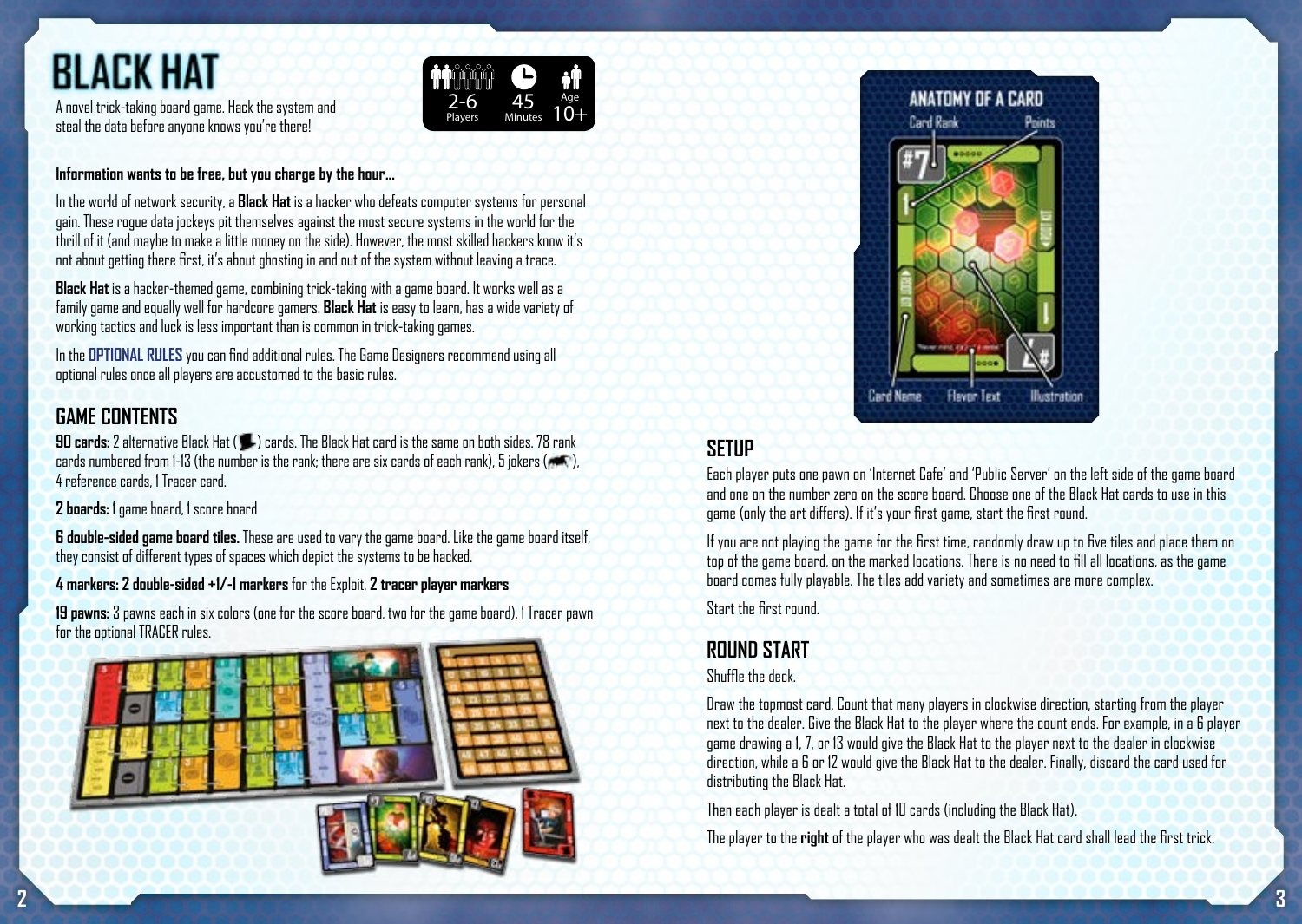#### **Tricks**

The active player, called the "lead", may play one or more cards. When playing multiple cards, all must be the same rank. The other players, in clockwise order, then must also play cards to the trick. They can play one card or the same number of cards as the lead, their choice. After each player has played, the trick ends, and the player who played the same number of cards as the lead with the highest rank wins the round. If there is a tie for the winner, the tied player who played last will win the trick. The winner leads the next trick.

Cards played to the trick are discarded (except in Black Hat tricks, see below).

The winner of a trick is the most competent hacker and **must** either;

**a)** advance **one** of their own (not blocked) pawns on the board, or

**b)** advance **one** (not blocked) opponent pawn which is on a space with negative value.

In case neither a) nor b) are possible, the winner must draw a single card from the deck.



#### **Jokers**

A joker may substitute for any other card; for example two sevens and a joker can play as three sevens. If played as a single card or together only with other jokers, it has a value of fourteen (14).



#### **Black hat**

The Black Hat card behaves like a joker. In addition, when it is played, the trick will be a "Black Hat round" in which the lowest combination of the played type wins the trick. Tie breaking happens as always, so in the case of a tie, the last cards of the same value played are considered stronger (lower). The player who played the lowest value can then choose to take **all cards** played and put them into their hand, including the Black Hat, **or** just take the **Black Hat and as many non-Joker cards** 

**as the lead played** into their hand while the other played cards are discarded as usual. This player then leads the next trick, just like after winning any other trick.

When the Black Hat is played, it **must** be played in a combination matching the lead. If the Black Hat is the last card a player has in a round where the lead plays multiple cards, the player has to pass. (This is the only time passing is allowed.)

Note: There are no suits, the colors of the cards just correspond to their points.









**Example 1:** The lead starts the trick by playing the Black Hat. He cannot win that trick, no matter what, as the Black Hat is 14 (always, when played as single, as any joker). The lowest single card wins the trick and collects.











**Example 2:** The lead starts the trick with Black Hat+7. It is likely that everyone plays only 1 card and the person who played Black Hat ends up collecting either all cards played, or any two cards and the Black Hat (for example, 12 and 9 if the player wants high cards, or 4 and 7 if the player wants few points, or any other combination), but he wins the trick and gets to advance on the board.



**Example 3:** The lead starts the trick with 7+7. The next player plays a single 6. The third player plays 8+Black Hat. Fourth plays 9+9. The first person (7+7) collects cards, as specified by Black Hat rules above. This is a double round, where only pairs can win. The Black Hat changes the game only so that smallest pair wins. The single 6 played in a pair round cannot win.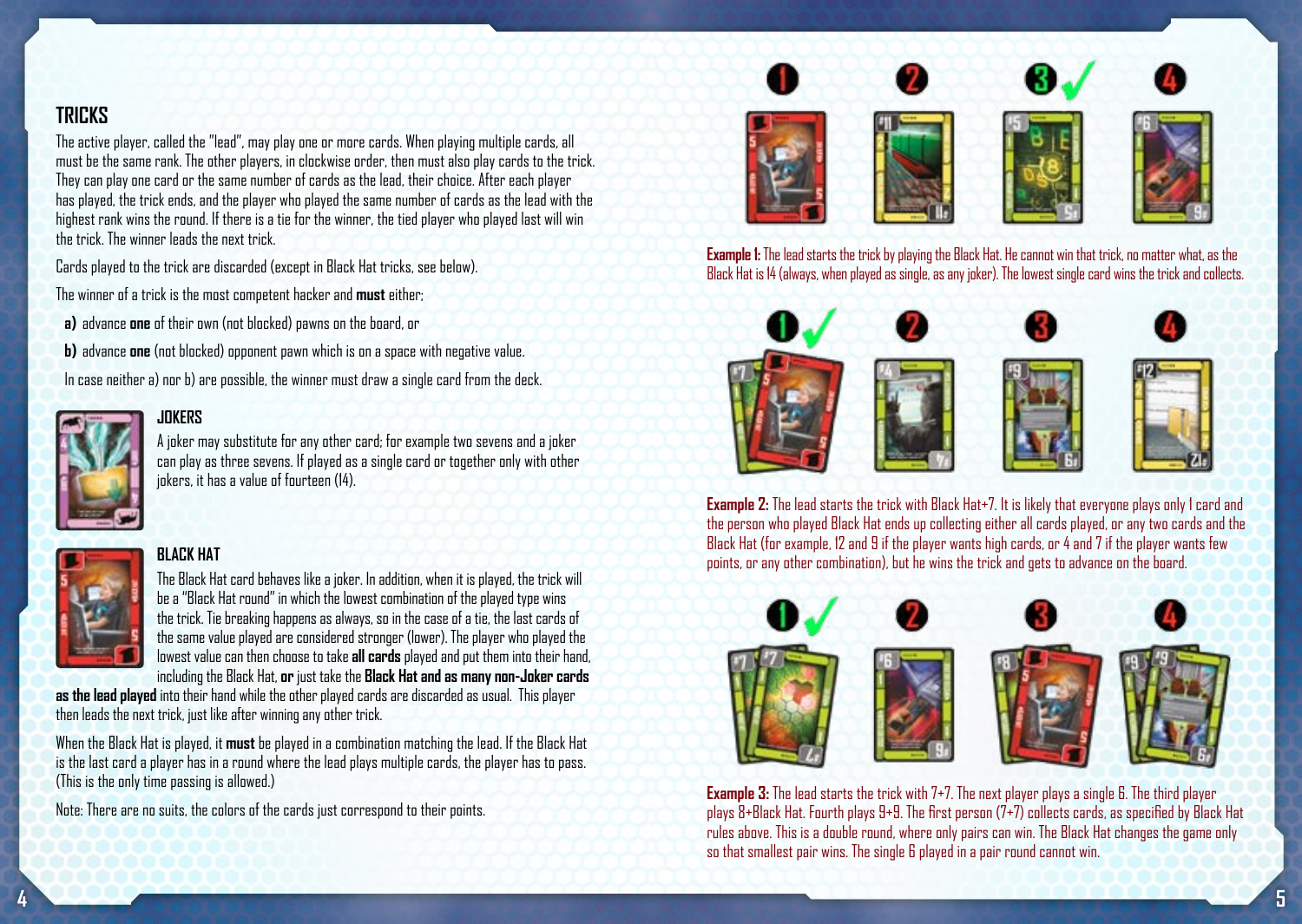

**Example 4:** The lead plays 8+8+8, second 5, third 7. The last player has Black Hat and one other card (13). He can not play the Black Hat, because he can not match the suit of three cards, and can not pass, because the Black Hat is not his last card. Thus, he has to play the 13.



**Example 5:** The lead plays 13, second Black Hat (14), third 13, fourth Joker (14). The third player collects a single 13 and Black Hat, or all cards. The player cannot take the Black Hat and a Joker,



**Example 6:** The lead plays 2+2, second 2+2, third 8, fourth 2+Black Hat. The fourth player collects, as he was the last player to play a pair of twos on a Black Hat round. This would be likely a brilliant move, as he'd then have 5 cards of rank 2, which is zero points, but a very strong suit to play.

# **Hacking Actions (Movement)**

There can be only one pawn on each space (except for the 'Internet Cafe' and 'Public Server').

Players move pawns by one space according to the possibilities allowed by the arrows. If an adjacent space is occupied by a pawn, it can be jumped over. This can happen several times in a row, so basically you can move the pawn to the next empty space on any path chosen by you. You can only follow complete arrows (both shaft and arrow head need to be there).



Pawns can only be removed from the board when the Tracer eliminates them (see the optional Tracer rule on page 10).

When a player has to move but cannot (all pawns are blocked, e.g., on Honeypot or Denial-of-Service AND none of the opponent pawns are in negative spaces), the player **must** draw a card instead.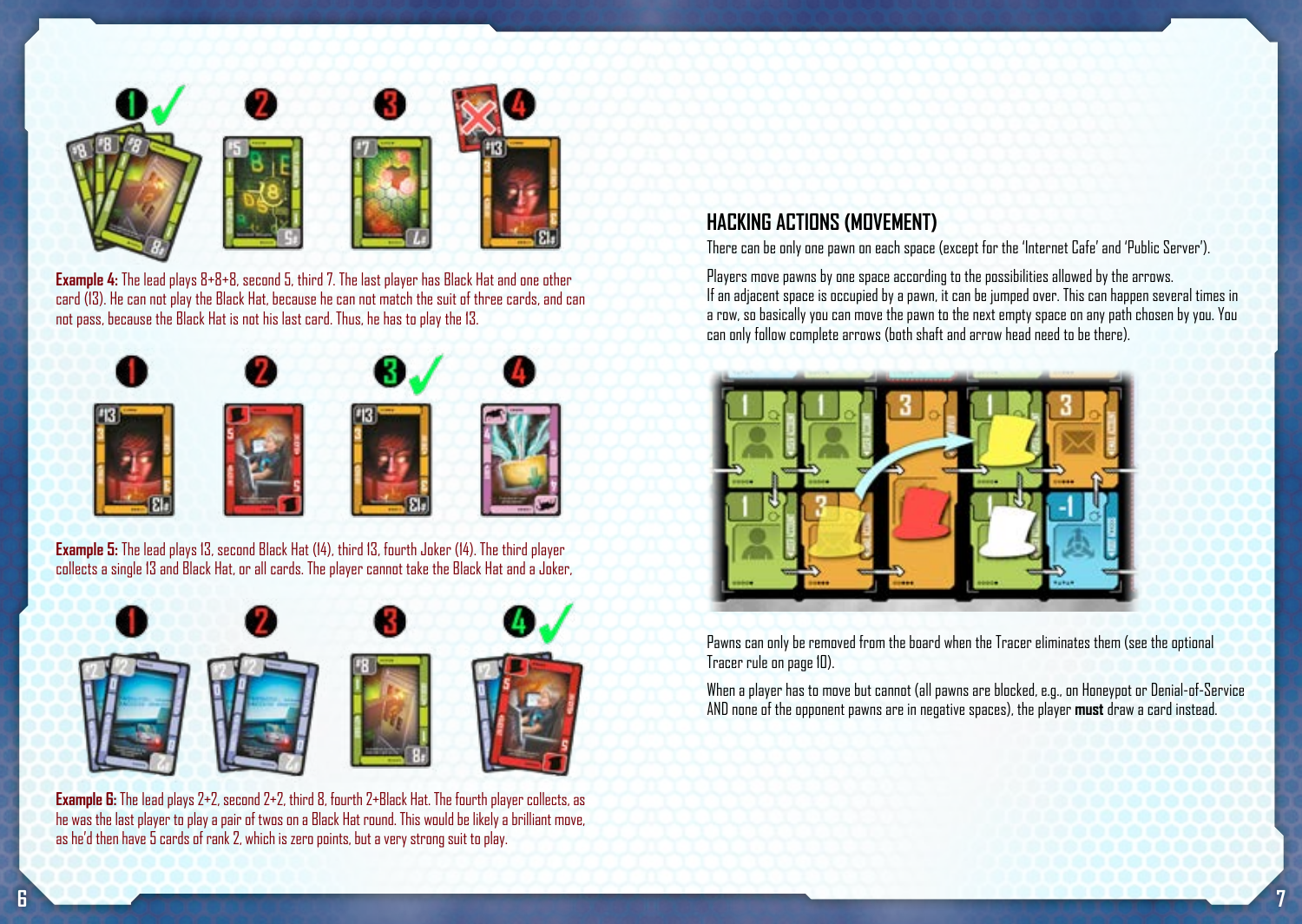#### **TYPES OF SPACES**



**Internet Cafe, Public Server** – All pawns start the game from here.



**Router, Database Server, Cell Phone** – A standard component.



**Critical Asset** – The goal: A pawn entering it ends the game.



**Denial-of-Service** – An attack. The player owning the pawn entering this space moves any one pawn back to 'Internet Cafe' or 'Public Server' (their choice), except the pawn that triggered the Denial-of-Service. Note that no player can have two pawns on the same 'Internet Cafe' or 'Public Server' at any given time. The pawn who enters the Denial-of-Service will be blocked on this space for the duration of the game. Denial-of-Service is the only way to move blocked pawns again (on an 'FBI Server', Honeypot, or different Denial-of-Service space).



**FBI Server** – This is part of the optional Tracer rule. See the **OPTIONAL RULES** section. If the rule is not in effect, treat this like a standard Honeypot.



**Honeypot** – The pawn which enters the honeypot is blocked and cannot move for the duration of the game (the following pawns will just jump over it).



**Exploit** – Whenever a player enters exploit, he or she can modify the value of a host by one, either up or down. Put an Exploit Marker with the corresponding side face up on this space



**Randomizer** – Whenever a pawn enters the randomizer, the player owning the pawn may draw a random tile. If the player does that, they must put it on the game board. Pawns that were on the board there before get put on the corresponding host on the tile. Trigger special hosts with pawns on them on the new tile in clockwise order, starting from the top left host.

# **END OF THE ROUND**

The round ends if either of the following conditions is true at the end of a trick:

**1)** one or more players are out of cards

**2)** a pawn is on top of the Critical Asset space (game ends)

**3)** no pawn can move (game ends)

When the round ends, a scoring happens (see below). Then all players discard their remaining cards and, if the game didn't end yet, a new round is started.

# **SCORING**

Round points are scored by adding the points from the cards left in a player's hand and the points for the player's pawns on the board. Each card has a number of points and each pawn accumulates points based on its current space (evidence left when hacking into the system). The minimum score is zero; negative scores count as zero.

Round points are accumulated into a running game score on the score meter.

# **End of the Game**

When the round ends due to a pawn reaching the Critical Asset or all pawns are blocked, the game ends after a final scoring. The player with the **lowest** game score wins. In case of ties, the player with the lowest round score in the last round wins.

# **2-player Variant**

There is a Robot which plays the third player. This Robot is played by the player who is not leading. (Exception: In the first round, by the player without the Black Hat.) The Robot is always the second player (i.e., the turn order is lead, Robot, other player). If the Robot wins a trick, it advances its pawns just like any other player would and stays in the control of the same player.

- All robot cards are constantly visible (open).
- It is possible that the Robot wins. You should be ashamed of yourself if that happens.
- The Robot can end the game.
- The Robot can also do any other special action.
- We do not suggest using the Tracer with the Robot, as it leads to too uneven situations.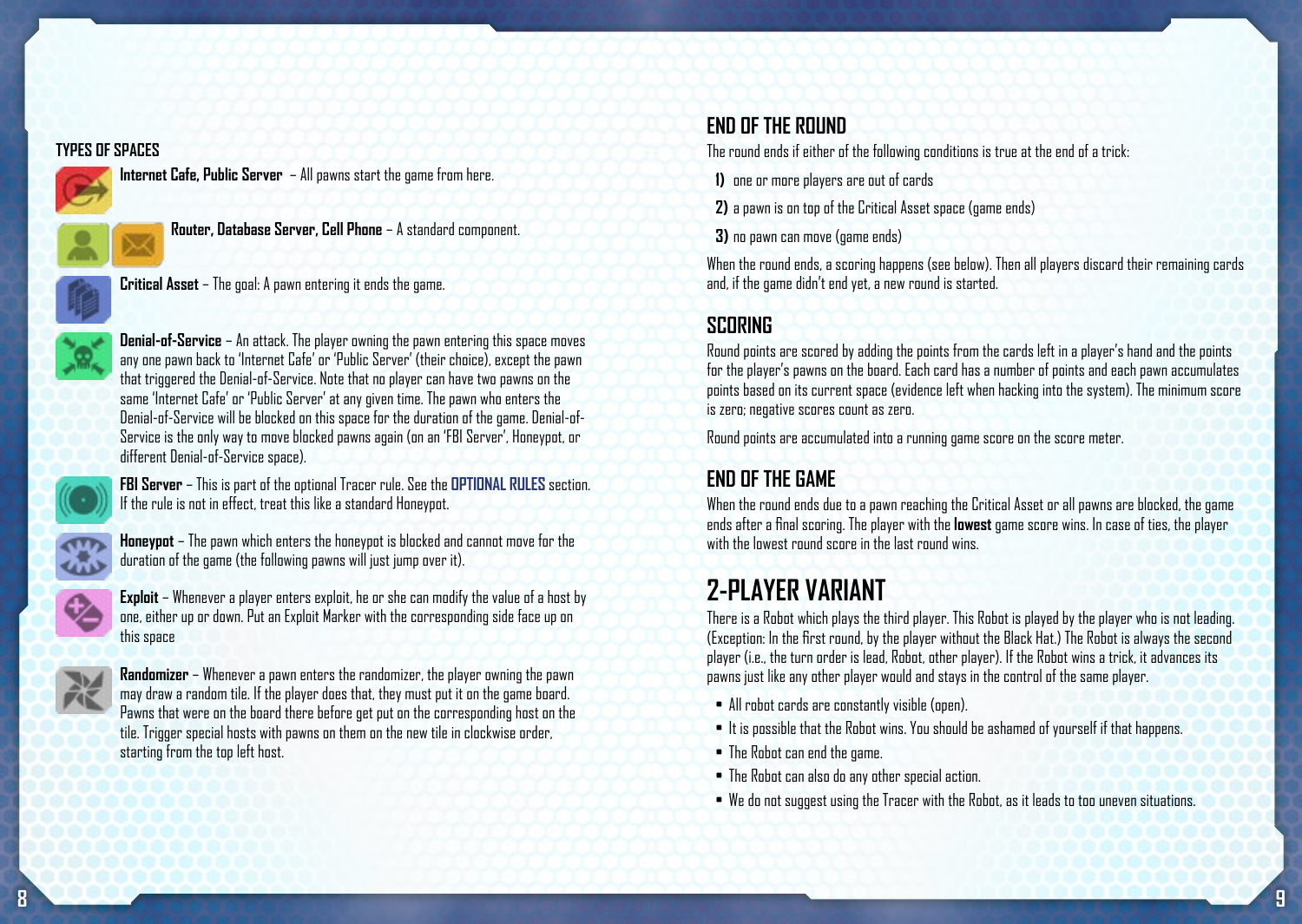# **OPTIONAL RULES**



#### **Tracer**

The Tracer is triggered by a pawn entering 'FBI Server'. The pawn is blocked on the FBI Server and can not leave. The Tracer pawn starts on the special Tracer tile; after a few moves it will appear on the 'Public Server'. It must be moved whenever a player who has a pawn in FBI Server wins a trick (in addition to the normal pawn move).

After the Tracer pawn leaves the Tracer tile, turn it over – the backside shows the jail. After leaving the Tracer tile, the Tracer pawn can move to any adjacent space (even occupied ones), ignoring any

arrows (but not onto the Internet Cafe, on the dark grey spaces, or off the board, of course). The tracer pawn also ignores any blocking effects, i.e. it can move out of honeypots. It may however not move nearer to the starting locations; at most, it can move sideways.

Should the movement end on a slot where there is a player pawn, that pawn is eliminated and put in the 'Tracer Jail' (value 5). There is no limit on the number of pawns in the jail.

The tracer fills a space just like a player pawn. A player can jump over it, even though it is risky. If the tracer moves to the "Critical Asset", the game ends.

Moving a Tracer does not count as moving your own or an opponent's pawn; if a player is unable to move their own or opponents' pawns, the player must draw a card (see TRICKS item c).



#### **REDUCING LUCK**

If you'd like to reduce the amount of luck in the game, you can opt to reduce cards when there are fewer players than the maximum (6). For each player less than six, remove one card of each rank and one joker, down to a minimum of four of each rank and three jokers. You will always need one Black Hat, anyhow.

You can also deal fewer cards after any player's pawn entered a honeypot. When dealing after such an event, one should deal HALF the normal hand size (e.g., 5 cards only) to every player. This is intended to decrease the luck aspect in the critical end-game.

# **K VARIANT: CELEBRITY STATUS**

At the beginning of the game, each player secretly draws one status card. The cards have values from 10 to 50 on them and represent the level of famousness the hacker is most comfortable with.

At the end of the game, the player who is closest in points to the value on their status card wins the game. Ties go to players who are below their status value.

**Example:** The players drew status cards with values 15, 35, and 40, and end the game with 12, 37, and 38 points respectively. Both the second and third players' difference to their status aim is two, but the third player wins because they stayed below their target.

#### **We're deeply indebted to our translators. Thank you!**

 Dutch: David Van Uffelen Finnish: Tomi Vainikka German: Thomas Klausner Italian: Fabio Piovesan Norwegian: Tor Edvin Dahl Portuguese: Jose Jacome Russian: Lena Cook Spanish: Federico Abella Swedish: Kriss Andsten

#### **Our wonderful Kickstarter backers and our priceless playtesters.**

De Cassan Family, Markku Hannula, Eemeli Häkkinen, Harry-Pekka Kuusela, Kari Lakoma, Ronja Lannder, Bert Menting, Väinö Multamäki, Olli Numminen, Tatu Pekkarinen, Jörn Sierwald, Jason Soles, Martin Sugianto, Mark Swenholt, Timothy J. Watkins, Kalifornia Jani, Overworld Games & many others!

The full "Wall of Thanks" will be kept up-to-date at: www.arcticunion.net/RH-thanks